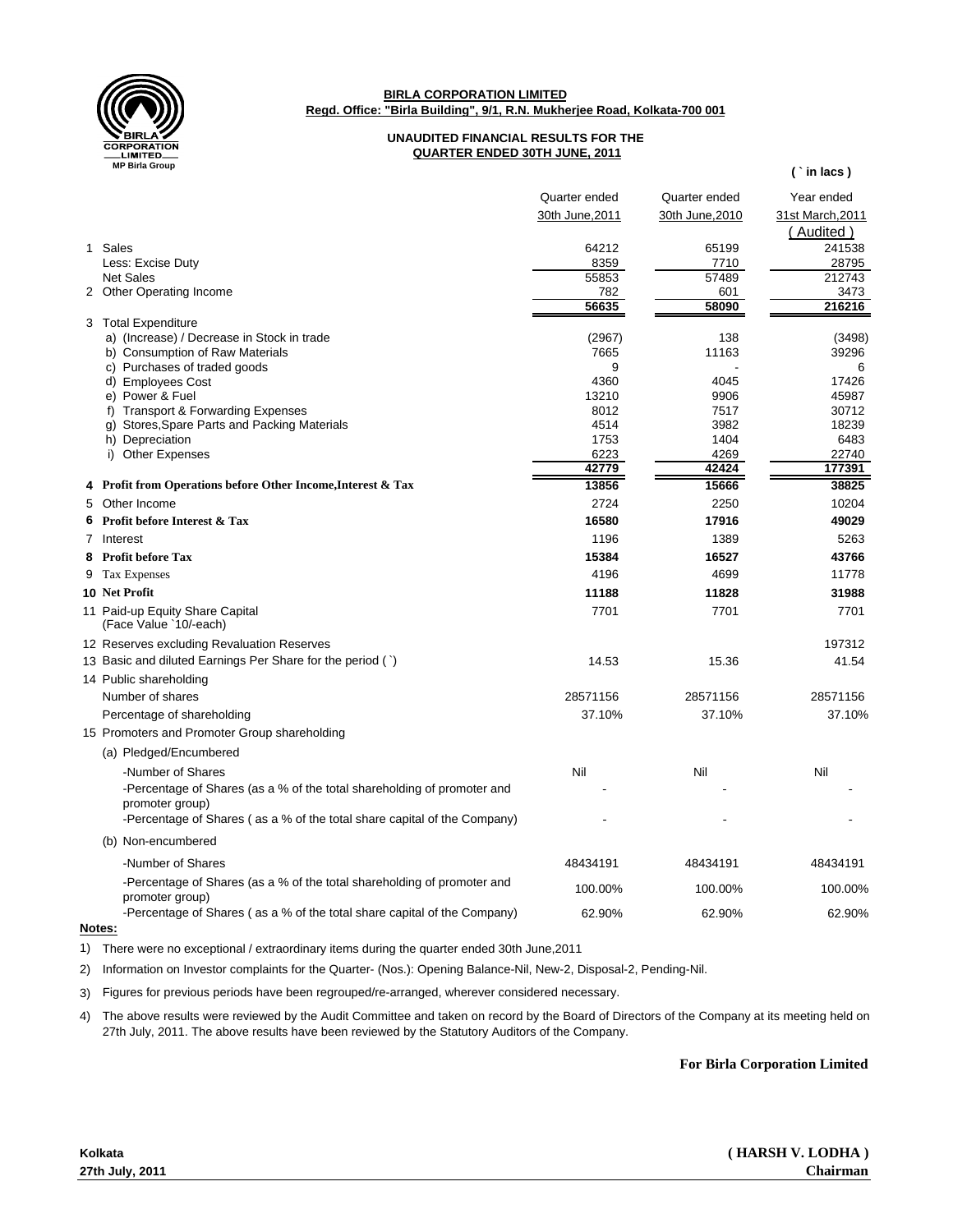|                                                                     |                                          |                                          | $(5$ in lacs)                                                 |  |  |
|---------------------------------------------------------------------|------------------------------------------|------------------------------------------|---------------------------------------------------------------|--|--|
| <b>PARTICULARS</b>                                                  | Three months<br>ended 30th<br>June, 2011 | Three months<br>ended 30th<br>June, 2010 | <b>Accounting Year ended</b><br>31st March, 2011<br>(Audited) |  |  |
| 1. Segment Revenue                                                  |                                          |                                          |                                                               |  |  |
| a. Cement                                                           | 52022                                    | 52299                                    | 191000                                                        |  |  |
| b. Jute                                                             | 3550                                     | 4973                                     | 20715                                                         |  |  |
| c. Power                                                            | 5211                                     | 3813                                     | 17366                                                         |  |  |
| d. Others                                                           | 324                                      | 209                                      | 1132                                                          |  |  |
| <b>Total</b>                                                        | 61107                                    | 61294                                    | 230213                                                        |  |  |
| Less : Inter Segment Revenue                                        | 5254                                     | 3805                                     | 17470                                                         |  |  |
| <b>Net Sales</b>                                                    | 55853                                    | 57489                                    | 212743                                                        |  |  |
| 2. Segment Result<br>(Profit before Interest and Tax)               |                                          |                                          |                                                               |  |  |
| a. Cement                                                           | 11973                                    | 14730                                    | 33073                                                         |  |  |
| b. Jute                                                             | (125)                                    | 130                                      | 722                                                           |  |  |
| c. Power                                                            | 2563                                     | 1356                                     | 7855                                                          |  |  |
| d. Others                                                           | (41)                                     | (75)                                     | (272)                                                         |  |  |
| <b>Total</b>                                                        | 14370                                    | 16141                                    | 41378                                                         |  |  |
| Less : $(i)$ Interest                                               | 1196                                     | 1389                                     | 5263                                                          |  |  |
| (ii) Other un-allocable expenditure<br>net off un-allocable income. | (2210)                                   | (1775)                                   | (7651)                                                        |  |  |
| <b>Profit before Tax</b>                                            | 15384                                    | 16527                                    | 43766                                                         |  |  |
| 3. Capital Employed                                                 |                                          |                                          |                                                               |  |  |
| a. Cement                                                           | 134937                                   | 101288                                   | 124091                                                        |  |  |
| b. Jute                                                             | 8163                                     | 5152                                     | 7425                                                          |  |  |
| c. Power                                                            | 31824                                    | 14257                                    | 30895                                                         |  |  |
| d. Others                                                           | 2843                                     | 2967                                     | 2833                                                          |  |  |
| <b>Total</b>                                                        | 177767                                   | 123664                                   | 165244                                                        |  |  |
|                                                                     | <b>For Birla Corporation Limited</b>     |                                          |                                                               |  |  |
| Kolkata<br>27th July, 2011                                          |                                          |                                          | (HARSH V. LODHA)<br>Chairman                                  |  |  |